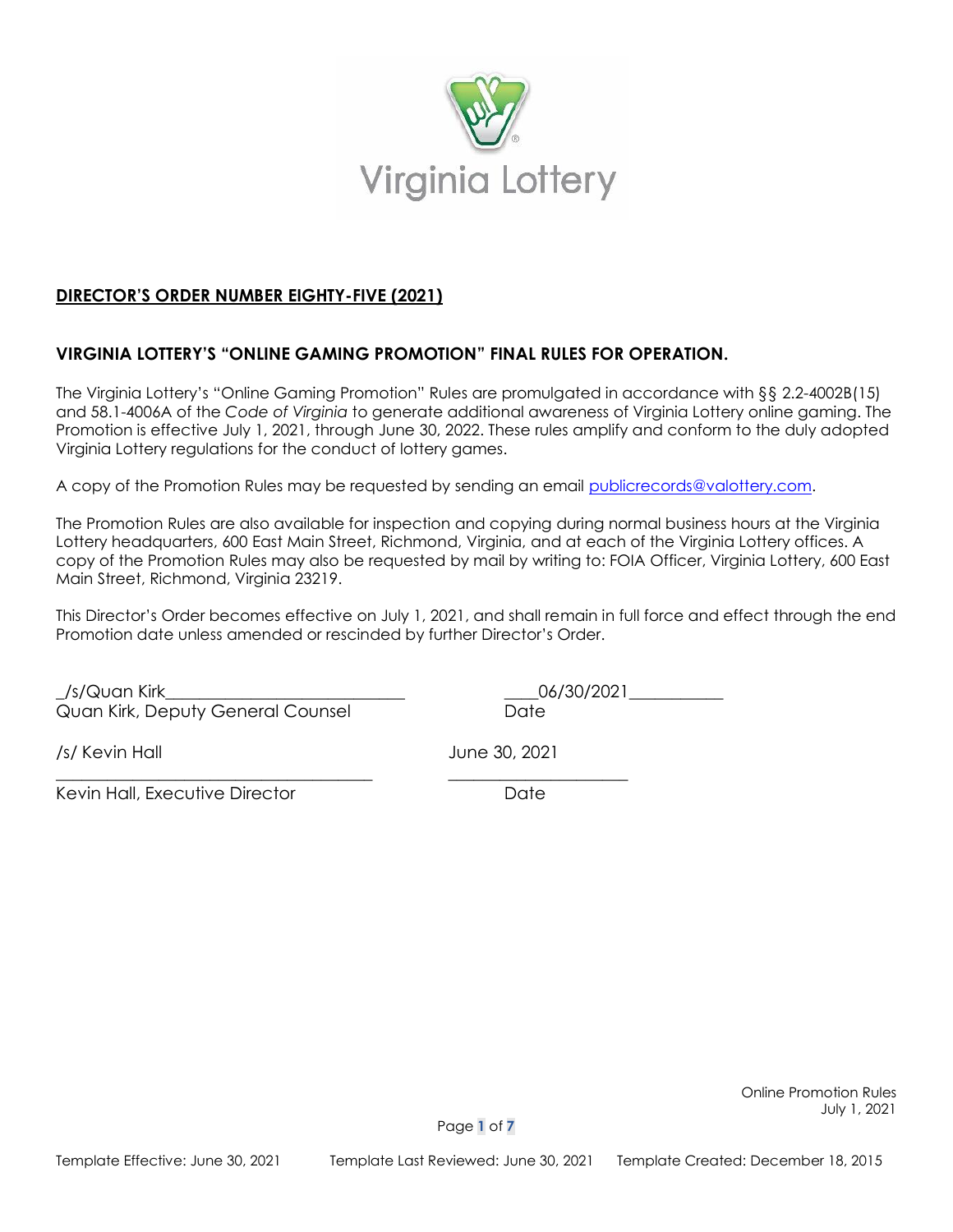

### **VIRGINIA LOTTERY'S "ONLINE GAMING PROMOTION" OFFICIAL RULES**

- **A. PURPOSE:** A Promotion will be conducted to generate additional awareness of Virginia Lottery online gaming. With this Promotion, various bonus opportunities ("Offering(s)") will be offered in conjunction with a Virginia Lottery Account registration, log in, deposit, and/or the purchase of online Games.
- **B. PROMOTION PERIOD:** This Promotion will begin on July 1, 2021, and will end on June 30, 2022, unless amended or rescinded by further Director's Order.
- **C. DEFINITIONS** (for purposes of this Promotion)**:**

"Account" means a Virginia Lottery Account, through which a Player's age and identity verification takes place.

"Account Features" or "Features" refers to the options and activities available to a Player via his/her Account. Examples include, but are not limited to, Game purchase and play and promotion entry.

"Auto-Renew" refers to a feature which allows the automatic purchase of a Player's previously played set or sets of numbers for a specified number of game drawings.

"Bonus Cash" means a credit to a Player's Lottery Account balance that may be used to purchase Games/Plays and may be redeemed as a Cash Prize (withdrawn from a Player's Account).

"Bonus Credit" means either a fixed value or a percentage credit to a Player's Lottery Account balance that may be used to purchase Games/Plays, but is not redeemable for cash.

"Bonus Game" means a free Instant Game or Computer-generated Game.

"Cash Prize" means a monetary Prize or a gift card Prize.

"Claimant" means a verified Participant or Player in possession of a verified Winning Play.

- "Computer-generated Game" means a Virginia Lottery Game that is in direct communication with a Mainframe computer operated by or at the direction of the Virginia Lottery.
- "Coupon" means a digital coupon containing a unique bar code that can be printed and redeemed at retail for the value and product stated thereon prior to the coupon's expiration date.
- "Deposit Code" means a code entered at the time of deposit to redeem an offer in conjunction with this Promotion.

"Director" means the Executive Director of the Virginia Lottery, as established in Chapter 40 of Title 58.1 (§58.1-4000 *et seq.*) of the *Code of Virginia*, or any other employee(s) to whom the Executive Director's authority is lawfully delegated.

"Drawing" means a formal process of randomly selecting Entries in accordance with the Promotion

 Online Promotion Rules July 1, 2021

Page **2** of **7**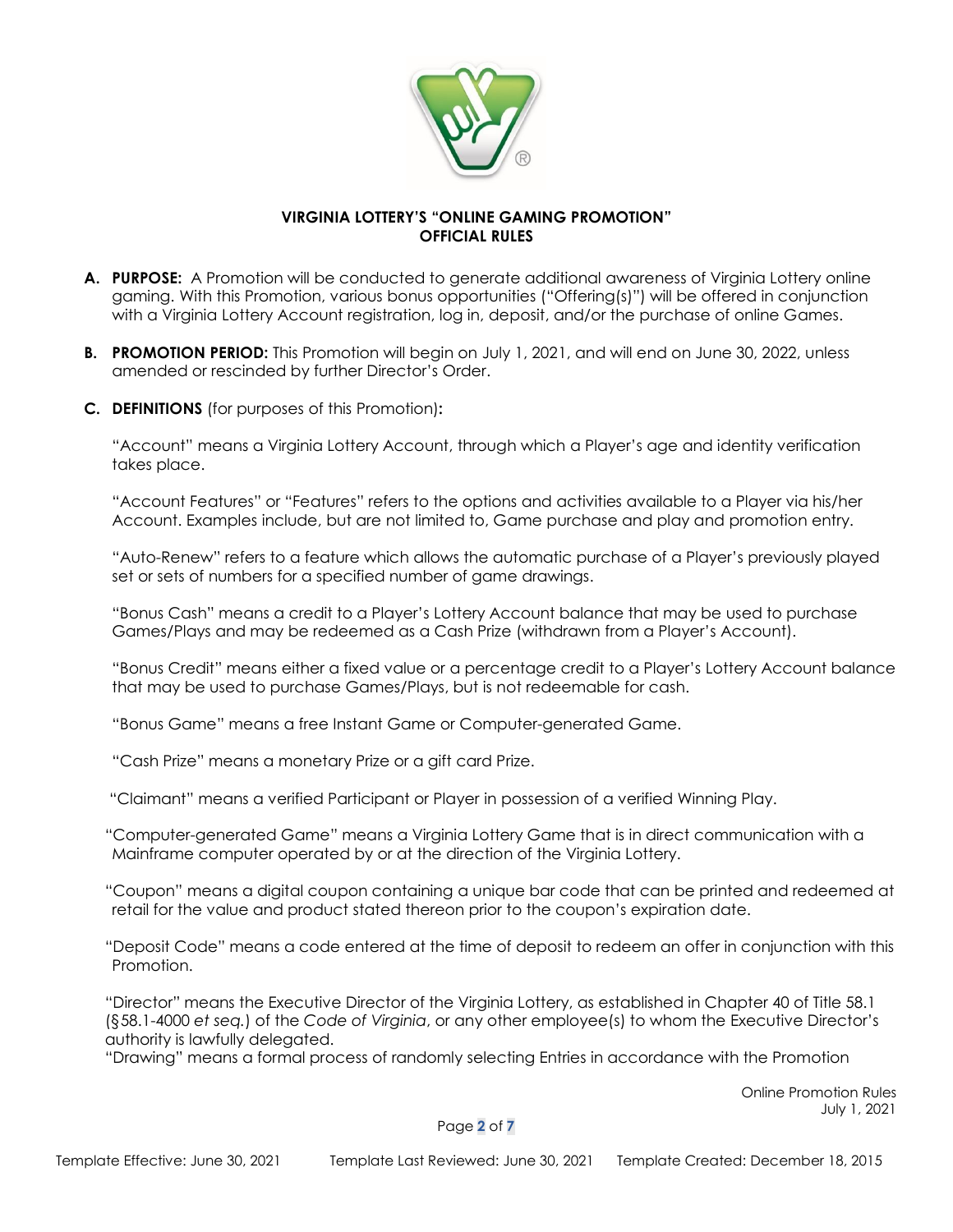Rules.

"Entrant," "Participant," or "Player" means a Person who is at least eighteen (18) years of age, who makes a qualifying purchase or otherwise validly enters a Promotion in accordance with the Promotion Rules.

"Entry" means a method by which a Player enters a Drawing or Promotion.

"Game" refers to either a Computer-generated Game or an Instant Game.

"Instant Game" refers to a digital Game with self-contained play area(s), legend(s), symbol(s), numbers, and/or code(s) that, when played, immediately reveals or informs the Player of the Game outcome.

"Lottery" means the Virginia Lottery.

"Lottery Board" means the group of seven (7) people, appointed by the Governor of Virginia, with the power to adopt regulations governing the establishment and operation of the Virginia Lottery and to perform other functions that are set out in the *Code of Virginia.*

"Mobile Application" or "Application" means a software application developed specifically for use on small, wireless computing devices, such as smartphones and tablets, rather than desktop or laptop computers, via which certain Promotion Entries may be submitted.

"Non-cash Prize" means a merchandise or experiential Prize such as a vehicle, trip, concert, etc.).

"Person" means a natural person and may not extend to or be applied to a corporation, company, partnership, association, or other entity or when referring to a Lottery retailer, the term as defined in § 58.1-4009 of the Code of Virginia.

"Play" means one (1) wager for a chance to win a Prize.

"Prize" or "Prizes" means the winnings as defined in **Section G** ("Prize Description").

"Prizewinner" means a verified Claimant who is entitled, as a result of successful Play validation, to receive a Prize under the rules of a Promotion.

"Promotion" means the "added value" offer to consumers named in the title at the top of Page 1 of these Rules.

"Promotional Entry" means an Entry into second chance Promotions, eXTRA Chances Promotions, and/or other Drawings for Cash Prizes or Non-Cash Prizes as specified for each Offering.

"Promotion Rules" or "Rules" means these rules.

"Recipient" means a verified Entrant/Account Owner who is entitled to receive a bonus/offer/prize under the rules of a Promotion.

"Registration Code" means a code that can be entered upon registration to redeem an offer in conjunction with this Promotion.

"System" refers to the Virginia Lottery gaming system.

"System Day" means the time at which a particular day begins in the Lottery's gaming system (4:30 AM Eastern Time) to the time the same day ends in the Lottery's gaming system (1:00 AM Eastern Time the following calendar day).

> Online Promotion Rules July 1, 2021

Page **3** of **7**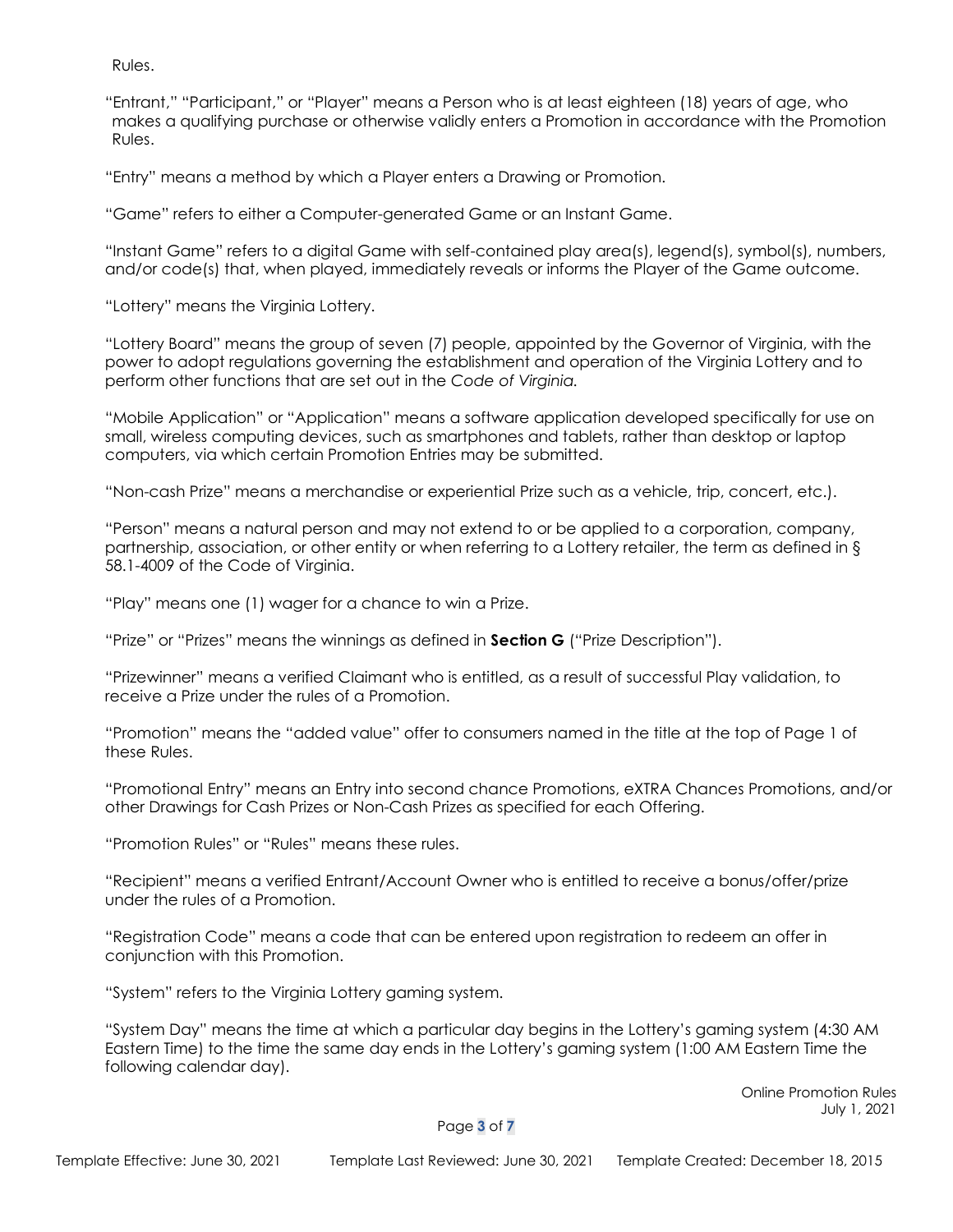"Website" refers to the Virginia Lottery's Website, [www.valottery.com,](http://www.valottery.com/) and all associated sub-sites/pages.

## **D. ELIGIBILITY:**

- 1. This Promotion is open to Players eighteen (18) years of age or older. A Player will be required to provide proof of his/her date of birth.
- 2. No officer, employee or Board member of the Lottery, or any officer or employee or board member of any vendor to the Lottery of Computer-generated Game or scratch game goods or services working directly on a contract with the Lottery for such goods or services, or any person residing in the same household of any such board member, officer or employee, or any person under the age of eighteen (18) years, shall be eligible to participate in this Promotion. The Lottery will not award a Prize on an Entry submitted by, for, or gifted to or transferred to anyone referenced under this **Section D**, or to the transferee of such Person.
- 3. Registrants whose accounts are rejected during the registration process will not be eligible to participate in this Promotion.
- **E. PROMOTION ENTRY:** To participate, a Player must successfully register on [www.valottery.com](http://www.valottery.com/) for a Virginia Lottery Account, meet all Account and deposit and purchase requirements, and follow all required steps specified on [www.valottery.com](http://www.valottery.com/) and/or in any related promotional communication for each Offering.

The Lottery reserves the right to open and close Offerings over the course of the Promotion period.

The Lottery may send notifications of an Offering through channels that include, but are not limited to: email, the Lottery's Website, direct mail, text message, push notification and social media sites. All notifications will contain the details and requirements of the Offering, as authorized by these Rules.

#### **F. ENTRY REQUIREMENTS:**

- 1. Only an Offering issued in conjunction with a Virginia Lottery Account will be valid for this Promotion.
- 2. A Player may only register one (1) Account in his/her name.
- 3. The Lottery will not be responsible for an Account opened using information that is not complete, correct, valid and/or not belonging to the Person completing the Account registration.
- 4. An Account owner must supply all required information and/or make the required deposit(s) or purchase(s), and/or meet any applicable/other requirements for each Offering as specified on valottery.com and/or in a promotional communication in order to be considered eligible for that Offering.
- 5. A Player is eligible to receive only one (1) Bonus/Prize per Offering, but may participate in multiple Offerings over the course of this Promotion.

#### **G. PRIZE DESCRIPTION:**

Bonuses/Prizes for this Promotion will vary based on the particular Offering. Potential Bonuses/Prizes include: Bonus Cash, Bonus Credit, Bonus Games, Coupons, and Promotional Entries into other current

> Online Promotion Rules July 1, 2021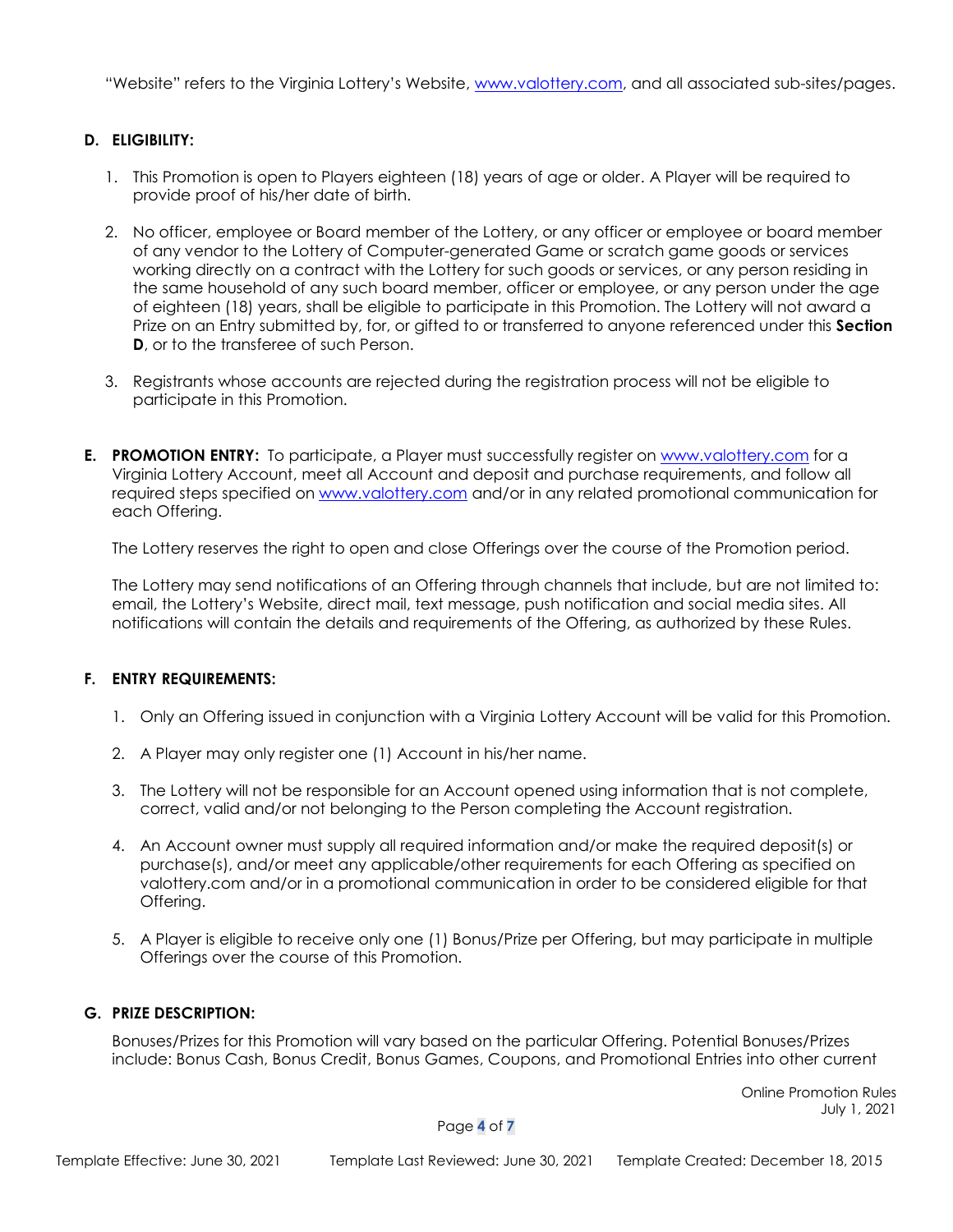and/or future Promotions (e.g. second chance) and/or Drawings for Cash Prizes or Non-Cash Prizes.

#### **H. PROMOTION DETAILS:**

- 1. Registration Codes and Deposit Codes: A Player may receive these Codes during this Promotion, which will entitle them to either Bonus Games or Bonus Credit depending on the specific criteria set by the Lottery at its discretion. These Codes are limited to one (1) use per Player and will be valid only for a specific period of time. Players who do not enter Registration Code or Deposit Code, if required, at the time of registration or deposit, as applicable, will not receive the associated Bonus Game or Bonus Credit.
- 2. Registration bonus: A bonus offered for registering for a Lottery Account. If the bonus is in the form of Bonus Credit, the Credit may be used immediately, regardless of whether a first-time deposit to the Account wallet has already been made, as long as the Player's **first** purchase is for a Game that costs less than the bonus amount.

If the Player's first purchase costs **more** than the bonus amount, the Bonus Credit would not be eligible for use until a subsequent purchase has been made and an alternative payment method that meets the specified first-time deposit criteria will be required.

- 3. Log in bonus: A bonus offered for logging in to an Account. If the bonus is in the form of Bonus Credit, the Credit may be used immediately.
- 4. Deposit bonus: A bonus offered for making either a standalone deposit or a deposit in conjunction with a purchase. If the bonus is in the form of Bonus Credit, the Credit may be used immediately.

If the bonus requires that the deposit be made in conjunction with a purchase, the bonus will be deposited once that transaction has concluded.

- 5. Except for a Welcome Offer or offers that include the use of a Registration Code or Deposit Code, recipients may select the pending Bonus Credit and Bonus Games offer they wish to receive by either contacting customer service or by using the appropriate function in their Accounts.
- 6. Purchase/Play Bonus: is a bonus offered for making a purchase/Play according to the Offering's criteria. This type of bonus is awarded in the form of Bonus Cash, Bonus Game, Cash Prize, or a discount on a Player's purchase.
- 7. Coupon

Coupons are not transferable or assignable and cannot be redeemed for cash.

- 8. Bonus Credit
	- Each Bonus Credit Offering will have specific criteria set by the Lottery which may include, but are not limited to, logging into one's Account, placing a minimum required purchase on a specific Game or Games, and/or depositing a minimum amount into one's Account.
	- A Bonus Credit may be a fixed amount or a percentage Credit depending on the details of the Offering.
	- Bonus Credit has no cash value and cannot be redeemed for cash.
	- Online Promotion Rules July 1, 2021 • Upon meeting all Offering requirements, Bonus Credit will be deposited to a Player's Account

Page **5** of **7**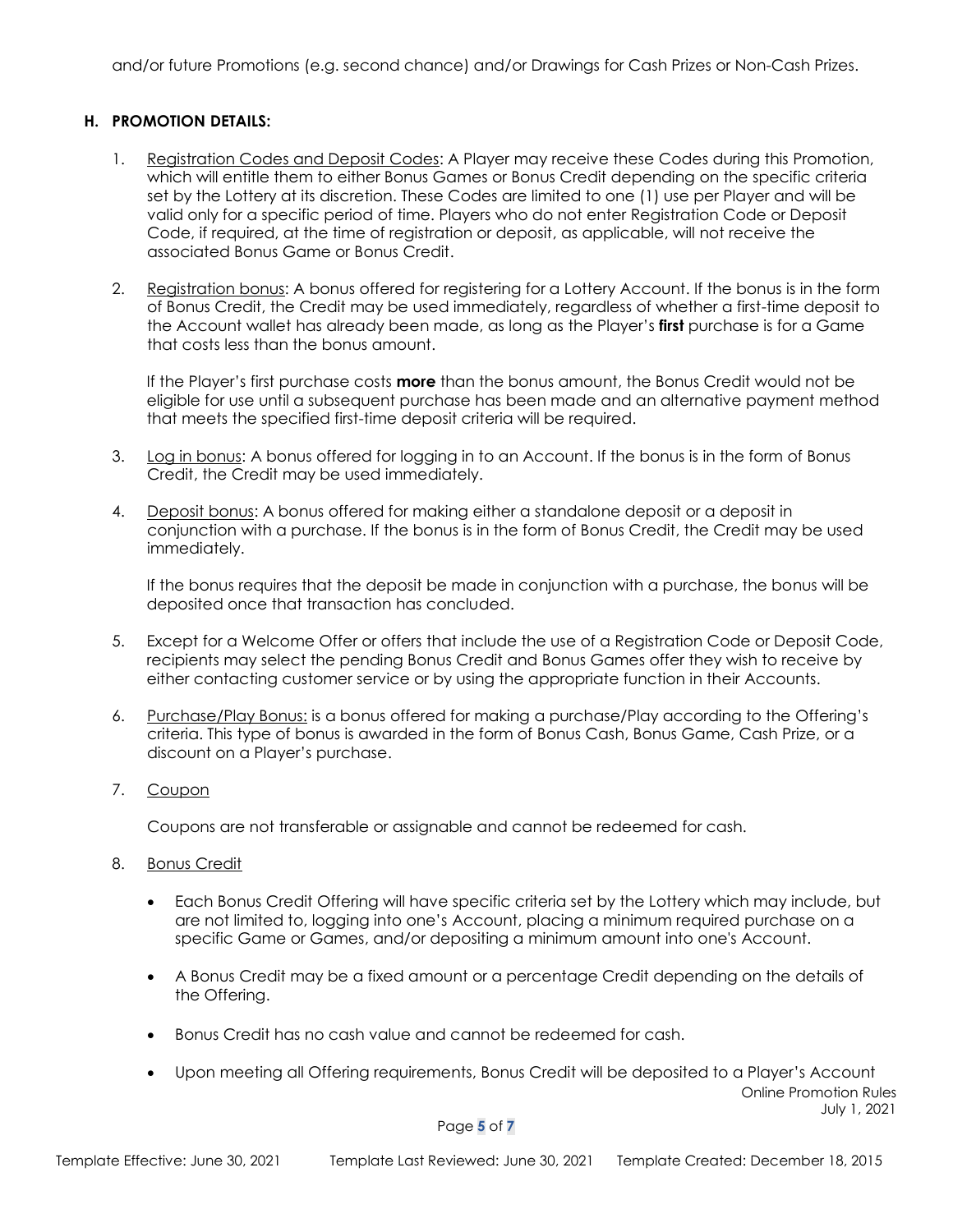wallet immediately or will be applied to a Player's Game purchase depending upon the applicable Offering(s).

- Bonus Credit may be used to purchase Games, including a single purchase with multiple Drawings, but cannot be used toward an existing or future Auto-Renew purchase.
- Bonus Credit is not transferable or assignable.
- Only one (1) Bonus Credit offer may be claimed in conjunction with a Player's first-time deposit or purchase and only one Bonus Credit offer may be claimed at a time. Unless otherwise provided by the Lottery, all Bonus Credit offers will be eligible to use in the order they are received (corresponding requirements will be listed in the Player's Account.

#### 6. Bonus Games

- Each Bonus Game Offering will have specific criteria set by the Lottery which may include, but are not limited to, logging into one's Account, placing a minimum required purchase of a specific Game or Games, and/or depositing a minimum amount into one's Account.
- Bonus Games have no cash value and cannot be redeemed for cash.
- Each Bonus Game is limited to a specified Computer-generated Game or Instant Game and denomination and substitutions are not permitted. The specific Game offered may change per Offering.
- Bonus Instant Games expire 24 hours after they are awarded, unless allowed as part of the Offering.
- Bonus Games are not transferable or assignable.
- 7. Promotional Entries
	- Each Promotional Entry Offering will have specific criteria set by the Lottery which may include, but are not limited to, logging into one's Account, placing a minimum required play on a specific Game or Games, and/or depositing a minimum amount into one's Account.
	- Once awarded, Promotional Entries will be processed in accordance with the official rules of the Promotion being entered. The official rules in effect at the time of the Drawing shall apply to the Drawing regardless of when the Promotional Entry was awarded.
	- Promotional Entries have no cash value and cannot be redeemed for cash.
	- The odds of winning a Prize in the specified Drawing(s) to which Promotional Entries apply depends on the total number of Entries received.